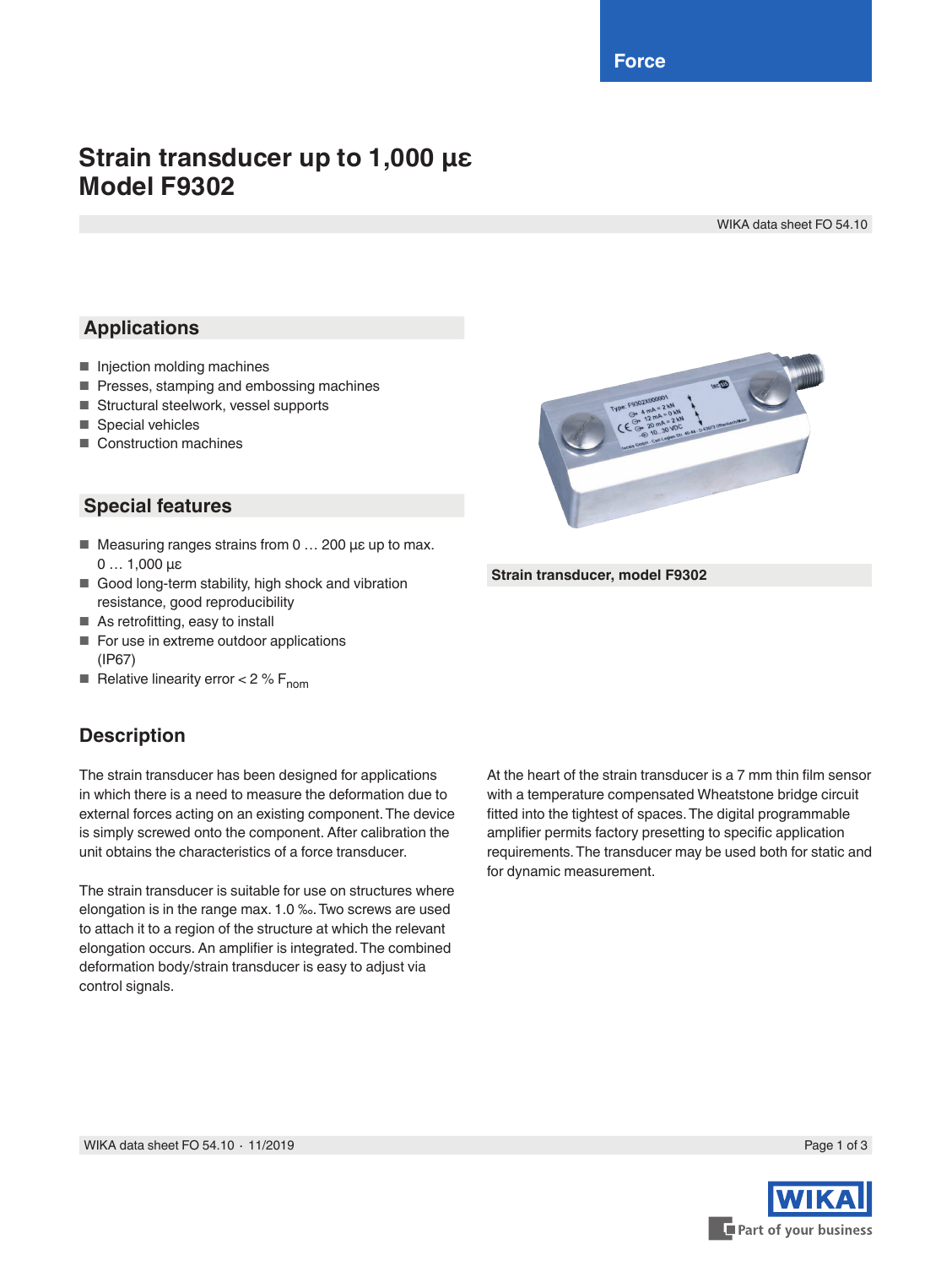#### **Technical data in accordance with VDI/VDE/DKD 2638**

| Model F9302                                                                                                                       |                                                                  |  |
|-----------------------------------------------------------------------------------------------------------------------------------|------------------------------------------------------------------|--|
| <b>Strain</b>                                                                                                                     | $0$ ±200 µe, $0$ ±500 µe, $0$ ±1,000 µe                          |  |
| Relative linearity error d <sub>lin</sub>                                                                                         | $\leq \pm 2 \% F_{\text{nom}}$                                   |  |
| Relative repeatability error in<br>unchanged mounting position brg<br>$\blacksquare$ different mounting positions b <sub>rv</sub> | 0.5 % $F_{\text{nom}}$<br>0.5 % $F_{nom}$                        |  |
| Temperature effect on zero signal TK <sub>0</sub>                                                                                 | $0.1\% / 10K$                                                    |  |
| Temperature effect on characteristic value TK                                                                                     | $0.3\%$ /10 K                                                    |  |
| Rated temperature range $B_{T, nom}$                                                                                              | $-20+80$ °C                                                      |  |
| Operating temperature range $B_{T,G}$                                                                                             | $-40+80$ °C, permanently laid cable<br>$-25+80$ °C, moving cable |  |
| Storage temperature range $B_T$ s                                                                                                 | $-40+85$ °C                                                      |  |
| Output signal (rated output) C <sub>nom</sub>                                                                                     | 4  20 mA, 3-wire                                                 |  |
| <b>Supply voltage</b>                                                                                                             | DC 10  36 V                                                      |  |
| <b>Current consumption</b>                                                                                                        | Max. 25 mA                                                       |  |
| <b>Burden</b>                                                                                                                     | $>10 k\Omega$                                                    |  |
| Limit frequency                                                                                                                   | $< 2$ kHz (-3 dB)                                                |  |
| <b>Electrical connection</b>                                                                                                      | Circular connection, M12 x 1, 4-pin                              |  |
| Protection (acc. to IEC/EN 60529)                                                                                                 | <b>IP67</b>                                                      |  |
| <b>Electrical protection</b>                                                                                                      | Reverse voltage, overvoltage and short-circuit protection        |  |
| Emission                                                                                                                          | <b>DIN EN 55011</b>                                              |  |
| <b>Immunity</b>                                                                                                                   | DIN EN 61326-1/DIN EN 61326-2-3                                  |  |
| Surface finish                                                                                                                    | Minimum requirement: evenness 0.05 mm/surface roughness Ra=16    |  |
| M6 srew tightening torque                                                                                                         | <b>12 Nm</b>                                                     |  |
| Weight                                                                                                                            | 200 <sub>g</sub>                                                 |  |

#### **Mode of operation**

When a load is applied to a mechanical structure, the latter's shape alters to some degree. If a strain tranducer is attached to a suitable place on a component, it will suffer the same deformations as the component. The tension and compression stresses are detected and amplified.

Once the transducer has been attached to the component using the two captive M6 screws, the unit so formed then has to be calibrated. In the unloaded state, the zero point is set with the "zero" control line by submitting a bit sequence via a plc.

Matching of the temperature coefficient (TC) of the output signal to the applied component, as well as adjustment of the limit frequency, is possible through factory pre-programming.